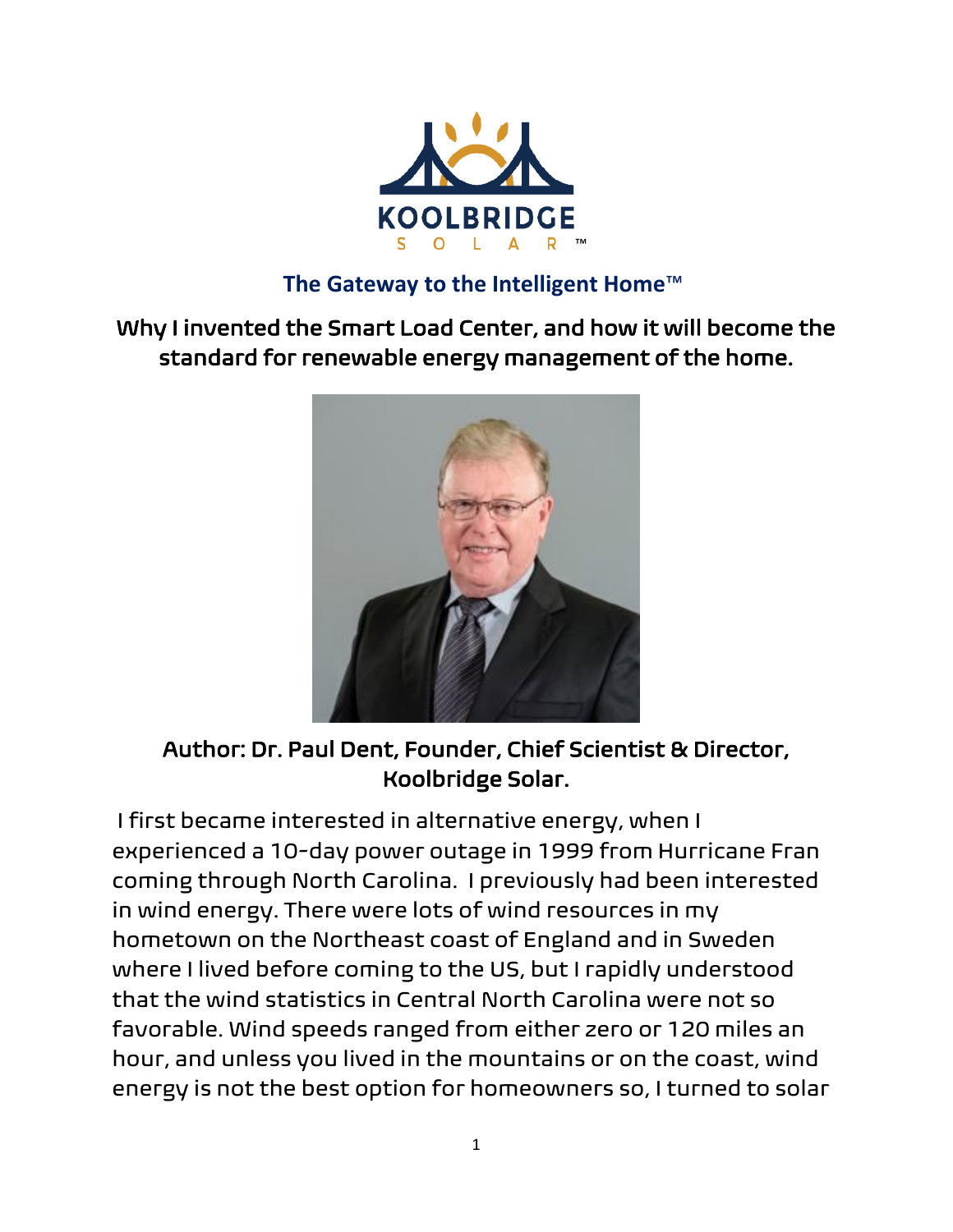because there seemed to be pretty good sun resources throughout the whole state, and the US in general. The sun shines the same number of hours per year, give or take, on every square foot of the earth's surface. At the Equator, it's 12-hours on, 12-hours off, while at the North and South Poles, it's 6 months on, 6-months off, and some mix of the two in between.

So, I built an experimental solar system, buying every part cheap on eBay, and what I learned from that was that, to make a useful residential installation, you needed some devices that didn't even exist on the market. What I had realized was that, since I wouldn't have enough solar power to power my entire house all the time (because clouds come over sometimes), I needed a device that would automatically select to power as much of my home as the incoming solar energy was able to support, and that which it couldn't power from solar just then, it would automatically switch back to the utility grid. And that's basically what the SMART LOAD CENTER™ does.

Schedule -wise, this is the most advanced one of our road-map products, and outwardly it looks just like a standard breaker box. It's intended to fit in the same space as a regular breaker box in your home, being sized to fit flush with sheetrock between 16 inch spaced 4X2" studs in standard US wood frame residential construction. In contrast to a normal breaker box, the SMART LOAD CENTER™ has two-energy inputs: one from the utility, and one from whatever other energy source you might want to use – whether solar, wind, generator or whatever.

Inside there is a microcontroller with significant intelligence programmed into it, that selects, independently for each breaker circuit, whether that circuit is powered by solar or utility power. In the microcontroller, it uses algorithms to do things, such as -- if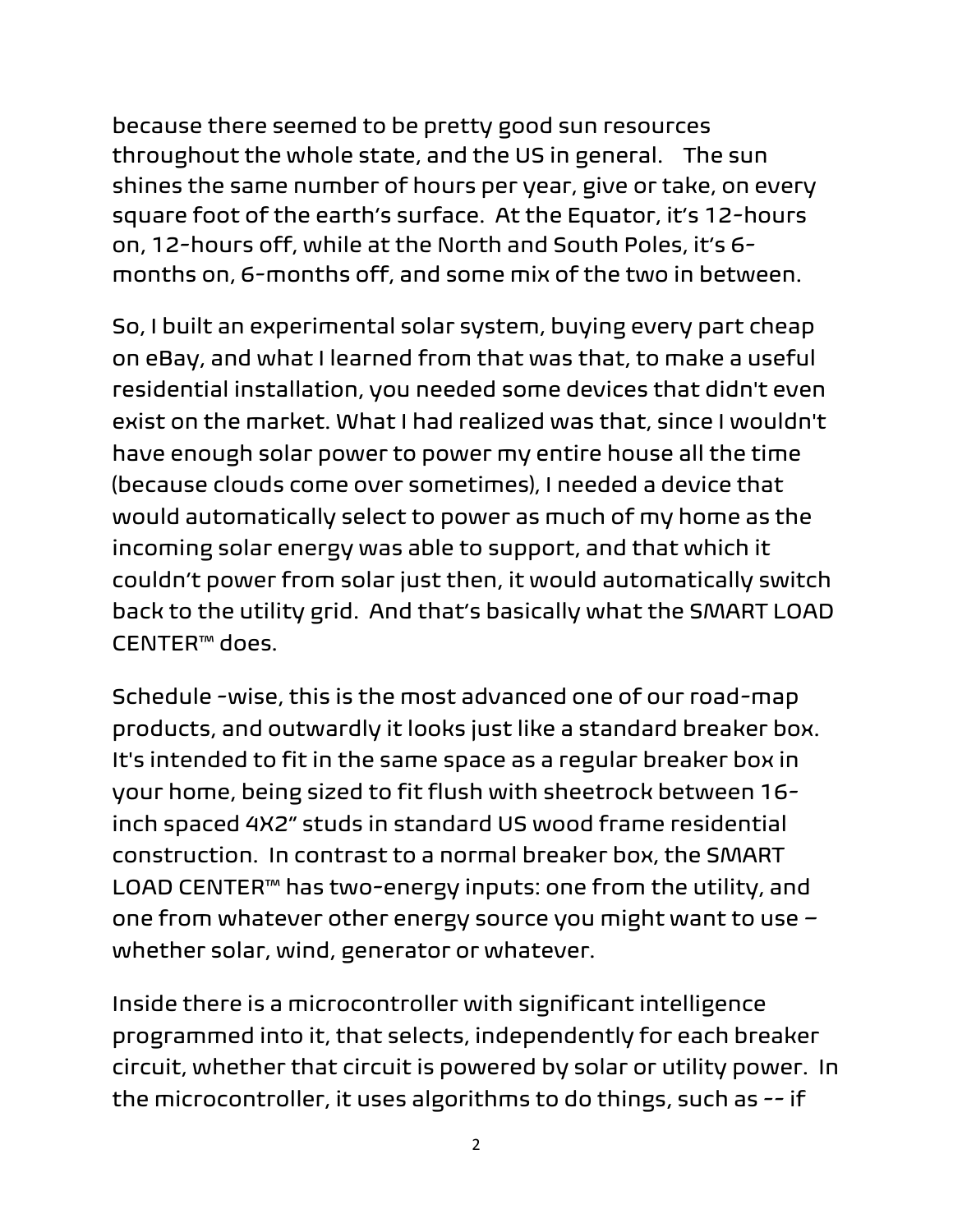the utility goes out it automatically switches everything it can to be powered by the solar charged battery. If the utility stays out for a prolonged period and the sun is not shining, it starts to shut down things, called load shedding, in a priority order that the user can predetermine or change. Another logical algorithm included is that, if the solar-charged battery is discharged because the sun hasn't been shining for a few days, everything is thrown back on the grid.

### User Interface



When the SMART LOAD CENTER is installed an electrician can select the usual default settings, but we do give the homeowners the ability, via a smart device, to go into it,to see what's going on, change the settings and so on; so, you might for example, choose to prioritize lights to be kept on at night if the utility goes out, but maybe not during the day. If you're on well water you might prioritize the well pump to be kept alive so you can at least flush toilets, make coffee, and so on. That is just one of many algorithm examples, and of course there are many more we are devising almost daily.

Then there are a lot more things that we are building into the SMART LOAD CENTER. One of those is in conjunction

with another product I am working on that when you look at the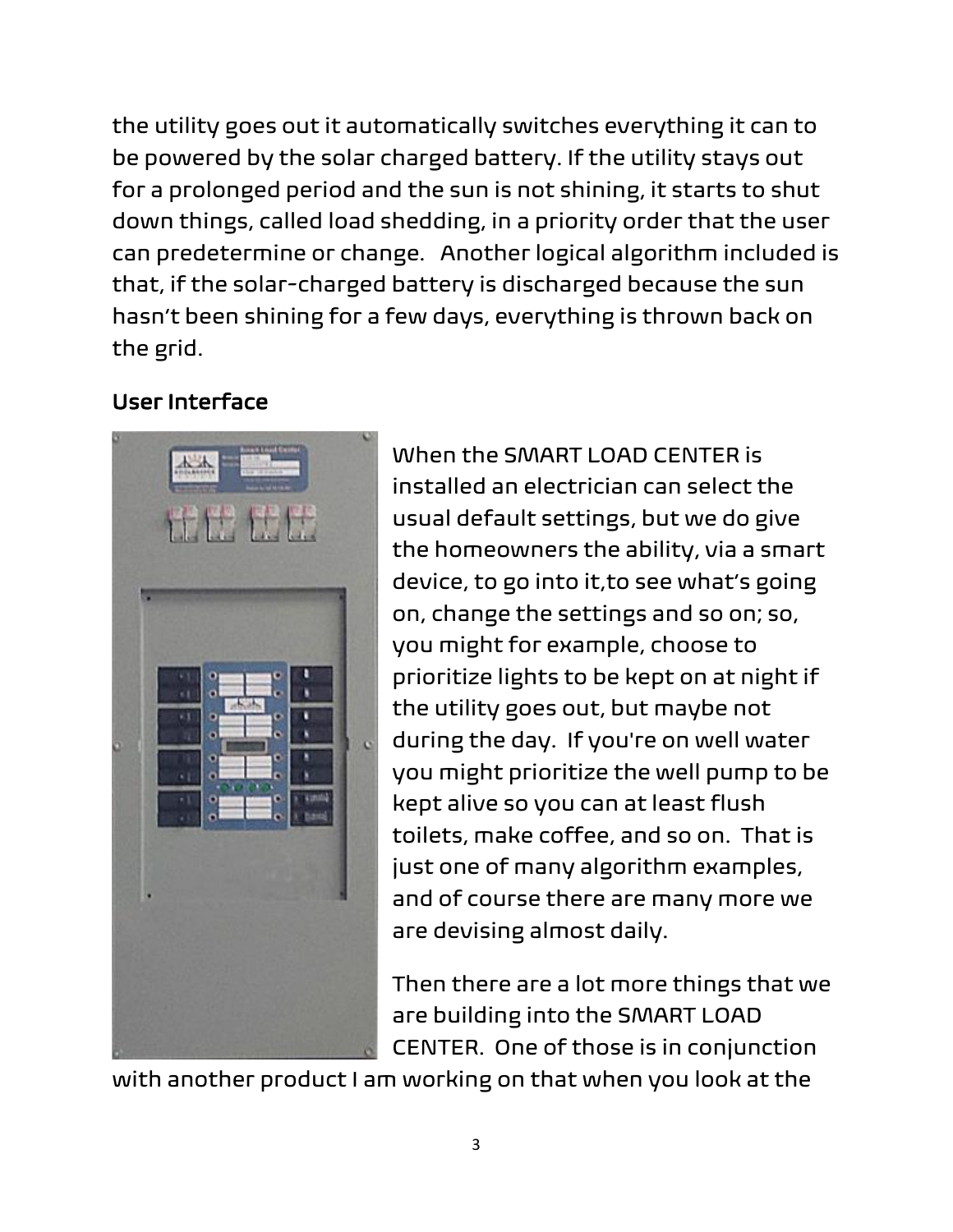typical power consumption of a home, which has maybe two adults who both work and kids in schools, it peaks in the morning when they all get up, and then it falls back to steady state load after everyone has left the house – maybe only HVAC is operating during the day. Then it peaks again when they all come home in the evening and watch television and cook meals and so on.

On the other hand, the solar energy profile is exactly the opposite. It's low in the morning when the sun's coming up, and it's low in the evening when the sun's setting and it peaks around midday when the sun's high. So, you would like to have some facility to better match the availability of solar energy to its consumption. And this is another set of software capability we are developing for the consumer. For example, we can charge the battery during day when the sun is high, and we can utilize that energy at night or the next morning before the sun rises or after the sun goes down. Alternatively, by deferring the operation of things like washing machines until the peak sun period, we can pull some consumption into the middle of the day when the sun is high, thus avoiding exercising the battery; Our SMART LOAD CENTER will communicate with "Smart Appliances" to do that automatically on behalf of the home owner.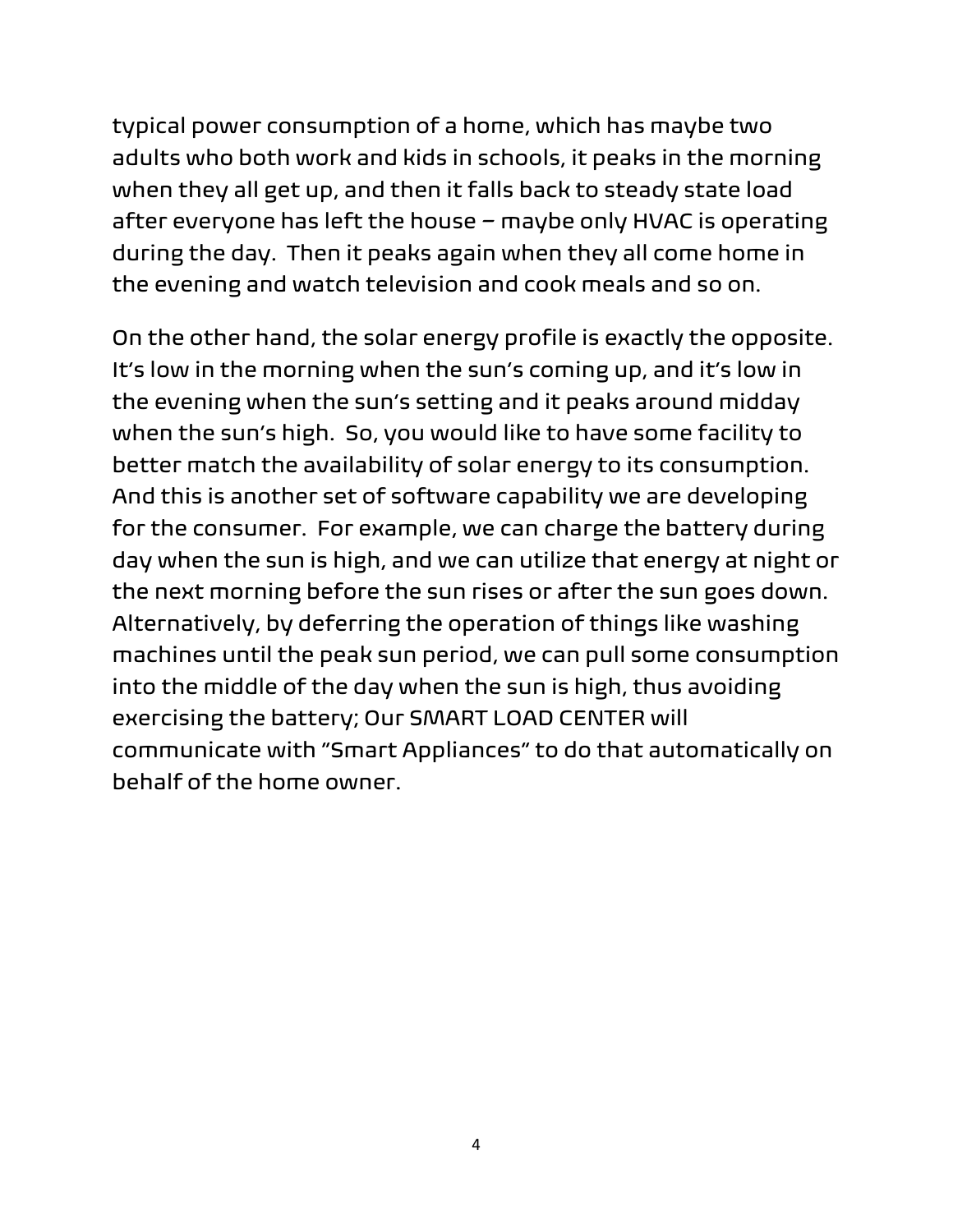

In the future, it is anticipated that more and more Smart Appliances will emerge and Koolbridge Solar is preparing to be able to communicate between the microcontroller in the SMART LOAD CENTER and such Smart Appliances to control when or how they will operate. High power-consuming appliances would be logically controlled to operate when there is free solar energy available as opposed to expensive utility power.

The SMART LOAD CENTER patent was granted in February 2017, titled *"Smart Load Center for Distribution of Power from Two Sources",* and is a foundational patent 026,884 granting Koolbridge very broad protection for its SMART LOAD CENTER. This patent grants Koolbridge Solar the exclusive right to make and sell any electrical panel having:

- Two (or more) input terminals, each connected to a different source of electrical power (*e.g*., grid power and a solar system).
- A multi-conductor internal bus carrying the current from each power source.
- A multiplicity of switches, each connecting a load circuit breaker alternatively to one or the other power source; and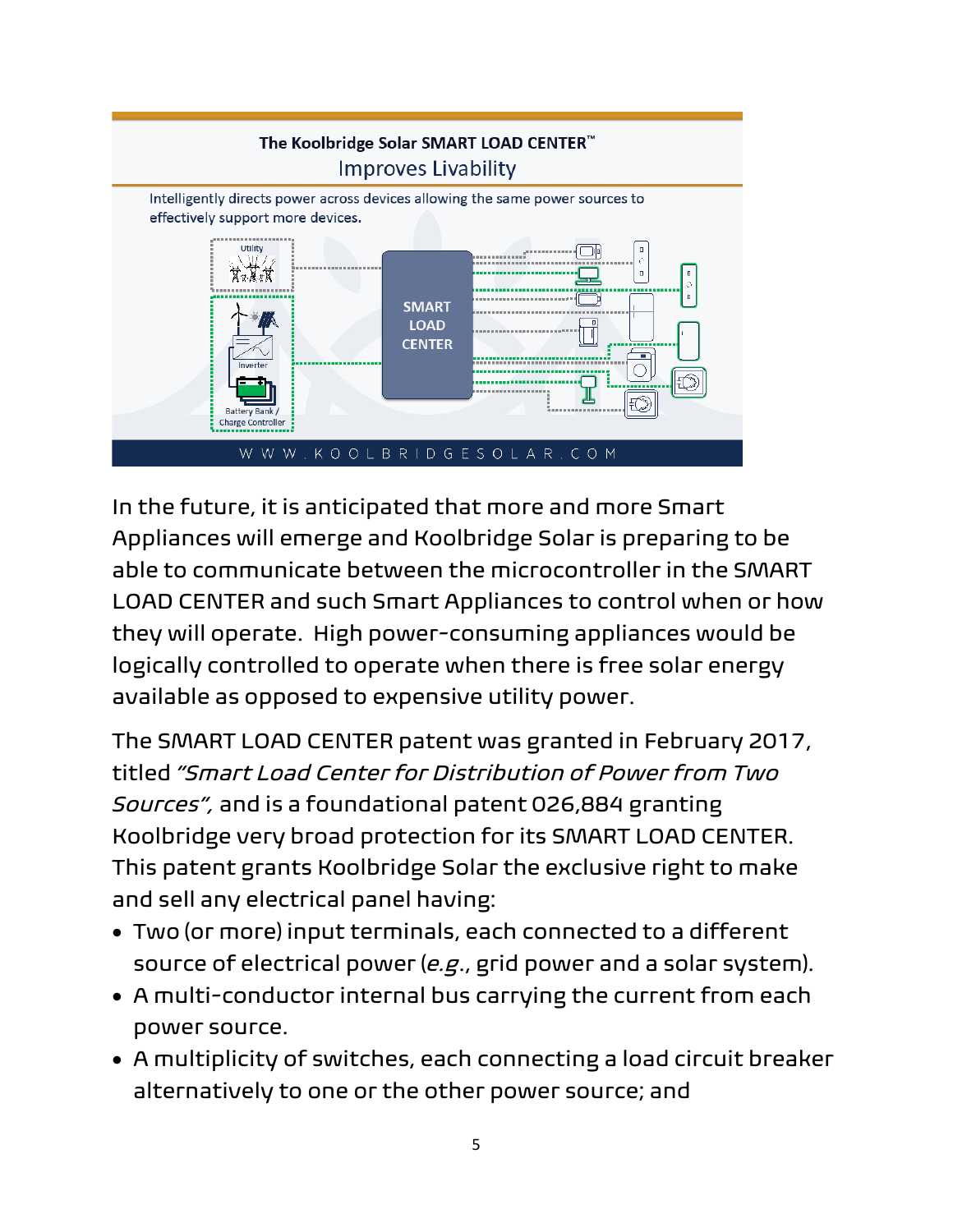• A processor controlling each switch's configuration under software control.

Briefly, the above explanation is why I invented the SMART LOAD CENTER, and how it works. There is nothing at all like it on the market today, and Koolbridge Solar has obtained an exclusive patent on the concept.

### About the Author

Dr. Paul Dent was the Chief Scientist at Ericcson USA from July 1990 to January 2010. While at Ericsson Research, Dr. Dent became the #1 inventor in wireless communication technology, having filed 350+ US Patents, and over 1,000 worldwide.

Dr. Dent's experience embraces everything in electronics, including RF circuits, digital signal processing. Algorithms, system design, leisure marine instruments, cellphone technology and cellular systems.

Since starting Koolbridge Solar, Dr. Dent has developed prototyped circuits resulting to date in 30 Patent applications, six of which have been granted as of August 18, 2017 on one of a kind solar technology, including the SMART LOAD CENTER and new Transformerless pure sinewave DC to AC Inverter technology for residential and commercial solar applications.

## Additional White Papers Authored by Dr. Paul Dent

- 1. Can the Inverter work with any battery?
- 2. Dr. Paul Dent discusses the DC to AC Inverter.
- 3. Dr. Paul Dent discusses the [efficiency](https://www.youtube.com/watch?v=1WYPx03Fo_U&index=3&list=PL3Ih-18omm2yopOdNzL138lMwehmVpzID) of the solar inverter.
- 4. Can the Inverter work with Elon Musk's TESLA [battery?](https://www.youtube.com/watch?v=912Spw-dBKo&index=4&list=PL3Ih-18omm2yopOdNzL138lMwehmVpzID)
- 5. Why would large utility [companies](https://www.youtube.com/watch?v=NAZ2FgKAGhU&index=5&list=PL3Ih-18omm2yopOdNzL138lMwehmVpzID) be interested in the Smart Load [Center?](https://www.youtube.com/watch?v=NAZ2FgKAGhU&index=5&list=PL3Ih-18omm2yopOdNzL138lMwehmVpzID)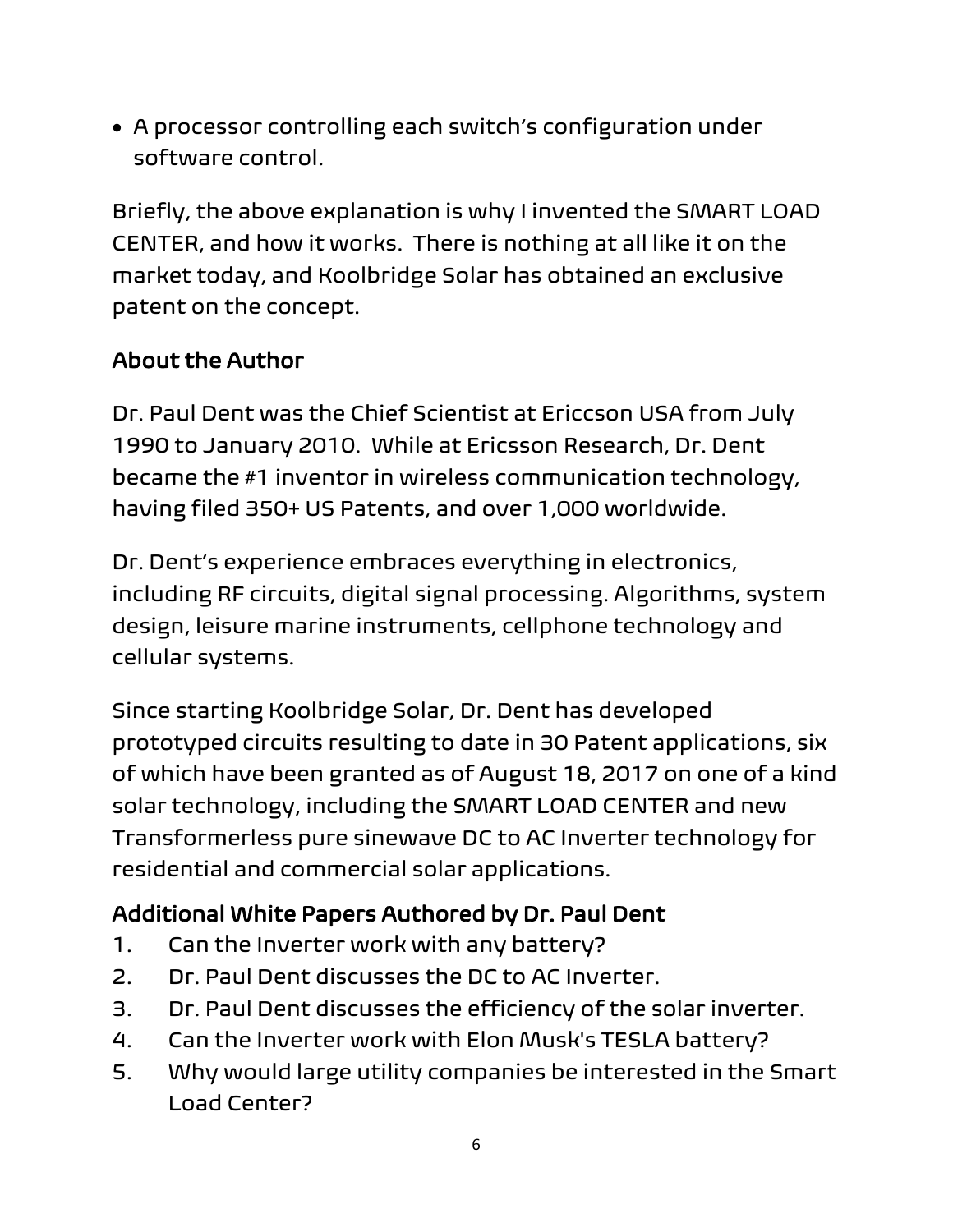- 6. How can the Smart Load [Center](https://www.youtube.com/watch?v=5JUAkNpDRdE&index=6&list=PL3Ih-18omm2yopOdNzL138lMwehmVpzID) collect usable data?
- 7. Will the Smart Load Center provide the least [expensive](https://www.youtube.com/watch?v=wUWBA1-woXQ&index=7&list=PL3Ih-18omm2yopOdNzL138lMwehmVpzID) power option [available?](https://www.youtube.com/watch?v=wUWBA1-woXQ&index=7&list=PL3Ih-18omm2yopOdNzL138lMwehmVpzID)
- 8. Dr. Paul Dent [explains](https://www.youtube.com/watch?v=RXn6V7_3p_8&index=8&list=PL3Ih-18omm2yopOdNzL138lMwehmVpzID) how the Smart Load Center address power [outages.](https://www.youtube.com/watch?v=RXn6V7_3p_8&index=8&list=PL3Ih-18omm2yopOdNzL138lMwehmVpzID)
- 9. How does [Koolbridge](https://www.youtube.com/watch?v=JCdXPhhChxY&index=9&list=PL3Ih-18omm2yopOdNzL138lMwehmVpzID) Solar fit into the "Smart Grid"?
- 10. How does the Smart Load Center fit into the retrofit [market?](https://www.youtube.com/watch?v=eRHwtoAhLUA&index=12&list=PL3Ih-18omm2yopOdNzL138lMwehmVpzID)
- 11. The patent for [Intercommunication](https://www.youtube.com/watch?v=ovQ_0SnD1h4&index=13&list=PL3Ih-18omm2yopOdNzL138lMwehmVpzID) of Smart Appliances.
- 12. Dr. Paul Dent talks about the String [Combiner](https://www.youtube.com/watch?v=wrYdg7Bg8K0&index=14&list=PL3Ih-18omm2yopOdNzL138lMwehmVpzID) and how it [works.](https://www.youtube.com/watch?v=wrYdg7Bg8K0&index=14&list=PL3Ih-18omm2yopOdNzL138lMwehmVpzID)
- 13. The patent application for Rotary Solar [Converters.](https://www.youtube.com/watch?v=5lAkDPE0VWw&index=15&list=PL3Ih-18omm2yopOdNzL138lMwehmVpzID)
- 14. Koolbridge Solar Smart Load Center explained.
- 15. Q&A with Koolbridge Solar's Paul Dent.
- 16. Dr. Paul Dent explains why he [invented](https://www.youtube.com/watch?v=hrHD0zPG1F0&index=11&list=PL3Ih-18omm2yopOdNzL138lMwehmVpzID) the Smart Load [Center.](https://www.youtube.com/watch?v=hrHD0zPG1F0&index=11&list=PL3Ih-18omm2yopOdNzL138lMwehmVpzID)
- 17. Dr. Paul Dent [discusses](https://www.youtube.com/watch?v=cNB4DrzzXZ0&index=10&list=PL3Ih-18omm2yopOdNzL138lMwehmVpzID) the number of patents he has filed.
- 18. Dr. Paul Dent's Vision for [Addressable](https://www.youtube.com/watch?v=o_0Fsrro8bk&index=16&list=PL3Ih-18omm2yopOdNzL138lMwehmVpzID) Electrical Power [Outlets.](https://www.youtube.com/watch?v=o_0Fsrro8bk&index=16&list=PL3Ih-18omm2yopOdNzL138lMwehmVpzID)

# About Koolbridge Solar

Koolbridge Solar™ designs, develops and sells state of the art innovative electrical products that allow renewable energy to be integrated into homes and small businesses in a manner which we believe is the most efficient and economical means of reducing energy bills, providing greater energy supply reliability, and delivering clean energy.

Koolbridge Solar provides state-of-the-art technology that enables homeowners with the ability to manage, control, monitor and provide deeper insight into the renewable electrical energy that is generated from solar, wind, generator, batteries, and the grid.